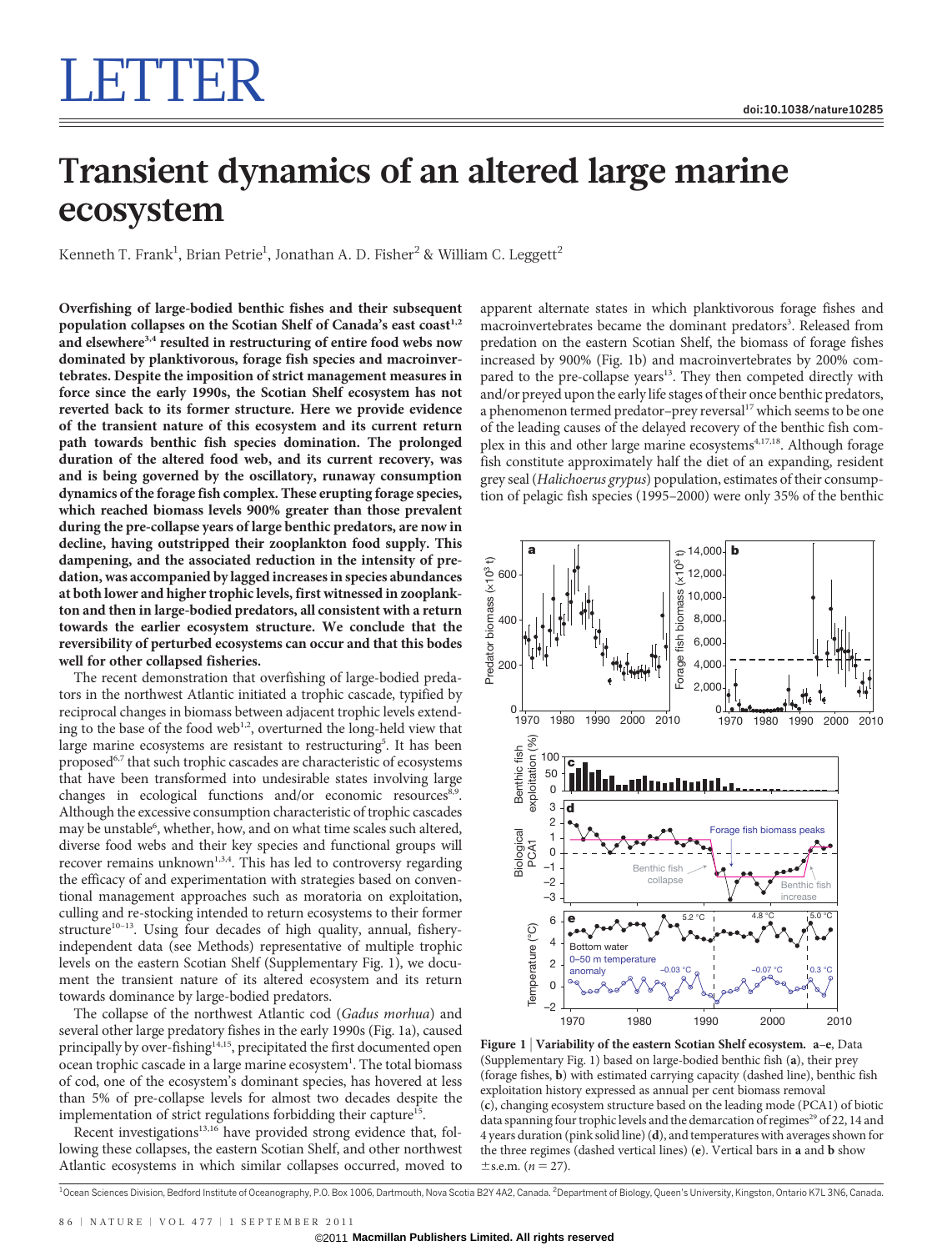fish complex<sup>13</sup> and insufficient to suppress the outbreaks and biomass variability of forage fishes (Fig. 1b).

The changing status of the eastern Scotian Shelf ecosystem exhibited two transitions. A period of intensive fishing, when aggregate landings of benthic fishes averaged close to 105,000 tonnes (t) representing annual biomass removals of  $>$  50% (Fig. 1c), resulted in the first transition centred in 1991–1992 from a 'pre-collapse' state dominated by benthic fish species to a 'collapsed' state dominated by forage fish species<sup>1</sup>. A cod and haddock fishing moratorium implemented in 1993 had the desired effect of reducing aggregate exploitation  $(<$  5% since 2000; Fig. 1c) but did not produce the anticipated recovery (Supplementary Figs 2 and 3). The second transition, centred in 2005–2006, represents a return towards a 'recovering' state of benthic fish domination described here (Fig. 1d and Methods). An additional bottom trawl survey, beginning in 1986, revealed a similar pattern of collapse and recent increase in benthic fish biomass (Supplementary Fig. 4).

The physical environment during the three states, assessed using annual bottom temperatures, 0–50 m water temperatures (Fig. 1e) and water column stratification (Supplementary Information), showed only minor changes. The bottom temperatures during the collapsed state were only 0.33  $\degree$ C and 0.24  $\degree$ C lower than during the pre-collapse and recovering periods, respectively. The magnitude of this temperature change would have only minimal or no effect on individual and population growth rates as well as other life history traits (Methods). Further, the dominant large-scale atmospheric forcing mechanism in the western North Atlantic (that is, the North Atlantic Oscillation) induces a bimodal response of ocean temperatures with a nodal point in bottom temperature occurring in the middle of the eastern Scotian Shelf<sup>19</sup>. Consequently, the temperature response to such forcing in this region is minimal and is reflected in the dampening of regional variability in other biological properties such as species richness<sup>20</sup>. Differences in water column temperature anomalies were also slight for the three periods: on average, temperatures during the pre-collapse and collapsed periods were within  $0.1\degree C$ , during the forage fish outbreak temperatures were elevated by about 0.4  $\degree$ C; overall, temperatures varied over a range of about  $2^{\circ}$ C. There was no relationship between water column temperatures and forage fish biomass at zero lag (Supplementary Fig. 5; correlation coefficient,  $r = 0.02$ ) or for lags (forage fish biomass relative to temperature) up to four years (Methods). The minor increases in stratification occurred primarily during summer, outside of the peak period of phytoplankton production (Methods). The timing and magnitude of this ongoing recovery of the benthic fish complex was initiated and is being sustained by naturally induced changes in the dynamics of their former prey, and the resulting impact on the total ecosystem, more so than by external climatic influences (Fig. 1e).

The second and most recent ecosystem transition began with a marked decline in the biomass of the unfished, forage fish complex dominated by northern sand lance (Ammodytes dubius), capelin (Mallotus villosus), and Atlantic herring (Clupea harengus). The aggregate biomass of these species peaked in 1994 and 1999 at approximately 10 million t, which exceeded the estimated carrying capacity of 4.3 million t for the eastern Scotian Shelf ecosystem (Fig. 1b; Methods). Subsequently, their total biomass rapidly declined at an average rate of 0.5 million t per year to current levels near 3 million t. Such eruptions followed by crashes involving fast growing, highly opportunistic species are known to occur in other ecosystems freed from predatory control<sup>21,22</sup>.

Physiological changes and cascading food web effects associated with the overshoot of the pelagic forage fish were evident. Relative weights, an index of physiological condition available since 1970, of the three dominant forage fish species showed coherent changes (31 out of 41 years with same sign) throughout the entire period with relative high condition indices from the 1970s to the early 1990s followed by sustained declines beginning about 1994 (Fig. 2a). This points to the pelagic species having inadequate food resources at



Figure 2 <sup>|</sup> Physiological changes in forage fish species and resultant food web effects. a, Species-specific body weight anomalies (stacked histograms) and smoothed forage fish biomass (solid line; 30% LOESS; Supplementary Fig. 8). b, Time series of large-bodied zooplankton abundance and phytoplankton colour index (a measure of abundance) from the Continuous Plankton Recorder survey [\(http://www.safhos.ac.uk](http://www.safhos.ac.uk)). Recent (2000–2007) increases in large-bodied zooplankton, coincident with major reductions in forage fish biomass shown in a, indicate a weakening of the inhibitory effects of the predator–prey reversal mechanism to benthic fish species recovery.

increased abundances. The density of large-bodied zooplankton, which has varied inversely ( $r = -0.32$ ,  $n = 22$  years) with the forage fish biomass (their principal predators), reached a broad minimum of about 17 individuals per  $m<sup>3</sup>$  at the approximate peak (1994) of the forage group biomass—a signature of excessive grazing. Large-bodied zooplankton species increased rapidly (1997–2007) by a factor of four in six to seven years to levels observed before the forage fish eruption, the final year in the series being an exception (Fig. 2b). Moreover, the standing stock of phytoplankton, which has varied inversely with the abundance of large-bodied zooplankton ( $r = -0.71$ ), declined by 40% during the ongoing recovery of the benthic fish complex. These reciprocal relationships between adjacent trophic levels are consistent with the trophic cascade model<sup>1</sup>.

Most revealing is the fact that the trajectory of forage fish biomass changes following the benthic fish collapse approximates a damped harmonic oscillator (Fig. 3), providing key biological insights from the derived parameter values including estimates of the period, 5 years (the approximate life cycle of this functional group), and dampening time, 7 years. The 7-year dampening represented a 78% decrease in forage fish biomass between 1994, the time of the peak amplitude, and 2005, the end of the regime dominated by this group (Fig. 1d). Studies of terrestrial herbivores indicate that the cycle period is strongly dependent on body size<sup>22</sup>; based on the range of body sizes of the forage fishes we studied (weight range: 0.04–0.3 kg), the cycle period is similar to those estimated from outbreaks of similar-sized terrestrial species (3.6 to 5.9 years)<sup>22</sup>. This dynamic, oscillatory behaviour indicates that the internal damping capacity of the ecosystem, and not solely management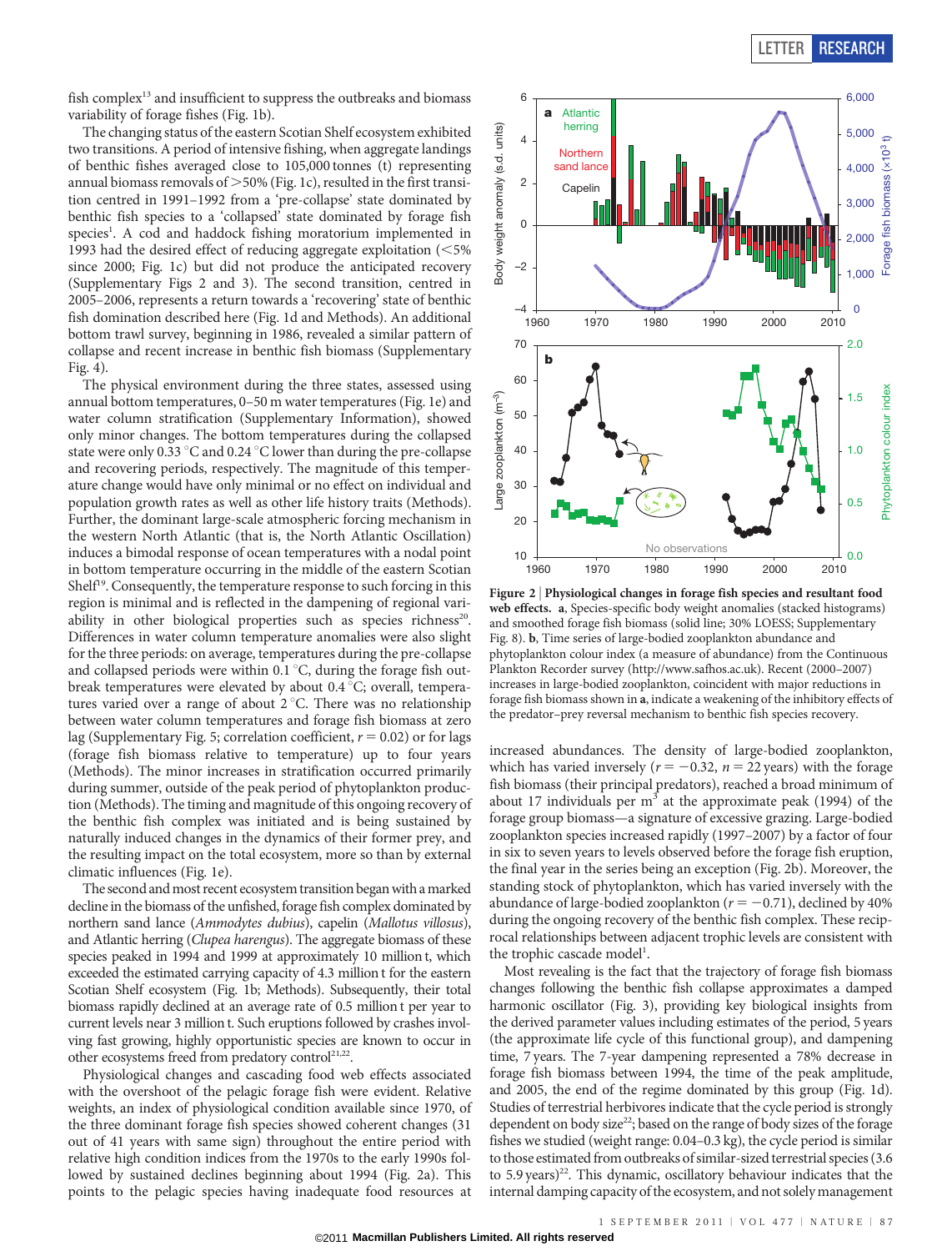

Figure 3 | Post-perturbation forage fish variability. The variability (solid points  $\pm$  s.e.m.,  $n = 27$ ), described by a damped harmonic oscillator fitting the 1994–2001 observations (solid line), gives an amplitude of  $6,100 \times 10^3$  t, dampening rate  $= 6.9$  years, and oscillation period  $= 5.2$  years (Methods). Shaded area indicates period of greatest population growth. Aggregate prey biomass is expressed as an anomaly from the 30% LOESS filter (Supplementary Fig. 8). This solution is extrapolated to the end of the record (broken line). In theory<sup>30</sup>, a population or functional group that is characterized by damped oscillations will overshoot and then undershoot the carrying capacity.

strategies, probably initiated the return of the eastern Scotian Shelf ecosystem towards its former structure and the restoration of food web stability.

We propose that this crash in forage fish biomass led to a reduction in the intensity of predator–prey reversal which, combined with increased food availability to the benthic fish larval stages resulting from the corresponding and related growth in the abundance of large zooplankton, provided a window of opportunity for the recovery of the once dominant benthic predators. Since 2006 the benthic fish biomass has attained levels approaching those observed during the pre-collapse period (Fig. 1a). Atlantic cod and redfish (Sebastes spp.) have reached levels not seen since the early 1990s and haddock (Melanogrammus aeglefinus) to an unprecedented high (Supplementary Fig. 6). Enhanced recruitment (by a factor of 5.3, recovering/pre-collapse; Supplementary Fig. 7) and improvements in post-recruitment survivorship, which for cod and haddock has increased by factors of 12 and 70 times compared to the collapsed period, contributed to these changes (Supplementary Table 1). In addition, three of the four benthic fish species which are routinely aged (cod, pollock and silver hake) have shown 8–18% increases in average weight at age during 2006–2010 relative to the 1992–2005 post-collapse period (Supplementary Table 2).

The generally positive response of the large-bodied zooplankton to the declining forage fish biomass supports this hypothesis. The early life stages of most of the benthic fish species form an integral part of the large-bodied zooplankton complex and their survival and contribution to recruitment would have benefited from the same forces that have led to the increase in large-bodied zooplankton abundance noted above. Increased predation by the expanding benthic fish complex on the forage fish community should accelerate this trend.

This unfolding drama held many surprises, including the prolonged recovery of the benthic predator complex, despite the moratorium on directed fishing for cod and haddock, the establishment of a closed area on the western offshore banks that preceded the fishing moratorium<sup>23</sup>, and the promotion of new and experimental fisheries<sup>24</sup> to divert fishing effort away from the traditional species. Although the current trajectory is positive, several factors could alter ongoing ecosystem recovery. The current high levels of recruitment and survivorship of the benthic fish complex, if sustained, could accelerate the recovery. The current dominance of haddock over cod also raises the question of whether the species makeup of the ecosystem will return to that which prevailed before the collapse. Furthermore, recovery in other over-exploited

ecosystems such as the Black Sea, Northern Benguela, the Sea of Japan, and elsewhere has been delayed by jellyfish blooms<sup>25</sup>, the presence of invasive species and by eutrophication<sup>3</sup>, all of which are possible in the system we describe. The widespread body size reductions of benthic fishes documented for other exploited northwest Atlantic systems26,27, if not reversed, could also slow the recovery of the benthic fish complex and adversely affect food web structure<sup>26</sup>. The evolving global climate could alter the ecosystem positively or negatively.

These uncertainties notwithstanding, the answer to the critical question of whether or not such profound changes in the dynamics of large marine ecosystems are reversible seems to be 'yes'. This bodes well for other perturbed, formerly cod-dominated systems at latitudes to the north of the eastern Scotian Shelf that have yet to recover. Indeed, subtle signs of cod recovery have been appearing in other sub-arctic northwest Atlantic ecosystems during the past few years<sup>28</sup>. However, the time scales for their recovery are likely to be greater given the lower water temperatures (equates to slower turnover times) and their reduced species richness and, for some, because of the continued exploitation of cod and other large-bodied benthic fish species<sup>13,15,18</sup>.

#### METHODS SUMMARY

Annual fishery-independent, randomly stratified bottom trawl surveys on the continental shelf off eastern Nova Scotia (1970–2010) during July–August provided biomass and variance estimates for functional groupings of fifteen, commercially exploited benthic and three forage fish species. A March survey (1986–2010) was used to assess the benthic fish dynamics further. Benthic fish exploitation levels were expressed as the ratio of landings to survey-estimated biomass. Ageing data, available for four benthic fish species, were used to calculate growth and mortality rates. Correction factors were applied to the typically under-sampled forage species. A 30% linear LOESS filter was applied to the forage fish biomass data to isolate highfrequency variability; the resultant anomalies were least squares fit to a damped harmonic oscillator equation (Methods). We quantified the time-averaged ecosystem carrying capacity of forage fishes using seasonally averaged, zooplankton data and production to biomass ratios obtained from the literature (Methods). Annual anomalies of the individual average body weights (total biomass/total abundance), an index of physiological condition, were derived for each forage species. Lower trophic level data (phytoplankton colour index and zooplankton abundance time series) were obtained from the Continuous Plankton Recorder survey [\(http://](http://www.safhos.ac.uk) [www.safhos.ac.uk](http://www.safhos.ac.uk)). Zooplankton were grouped into large ( $\geq$ 2 mm carapace length) and small  $(<$ 2 mm) species. The eastern Scotian Shelf ecosystem status was assessed by principal components analysis of the five biological time series. To determine whether and when ecosystem transitions occurred, the dominant principal component axis (PCA1) was subjected to a sequential t-test analysis of the regime shift method (STARS)<sup>29</sup>, which identifies the magnitude and direction of significant shifts. Temperature, salinity and density observations were obtained from directed and opportunistic ship-based sampling.

Full Methods and any associated references are available in the online version of the paper at<www.nature.com/nature>.

#### Received 10 February; accepted 13 June 2011. Published online 27 July 2011.

- 1. Frank, K. T., Petrie, B., Choi, J. S. & Leggett,W. C. Trophic cascades in a formerly coddominated ecosystem. Science 308, 1621–1623 (2005).
- 2. Frank, K. T., Petrie, B., Shackell, N. L. & Choi, J. S. Reconciling differences in trophic control in mid-latitude marine ecosystems. Ecol. Lett. 9, 1096-1105 (2006).
- 3. Daskalov, G. M., Grishin, A. N., Rodionov, S. & Mihneva, V. Trophic cascades triggered by overfishing reveal possible mechanisms of ecosystem regime shifts. Proc. Natl Acad. Sci. USA 104, 10518-10523 (2007).
- Casini, M. et al. Multi-level trophic cascades in a heavily exploited open marine ecosystem. Proc. R. Soc. Lond. B 275, 1793-1801 (2008).
- 5. Steele, J. H. & Collie, J. S. in The Global Coastal Ocean: Multiscale Interdisciplinary Processes (eds Robinson, A. R. & Brink, K.) vol. 13, chap. 21 (Harvard, 2004).
- 6. Strong, D. R. Are trophic cascades all wet? Differentiation and donor-control in speciose ecosystems. Ecology 73, 747–754 (1992)
- 7. Pace, M. L., Cole, J. J., Carpenter, S. R. & Kitchell, J. F. Trophic cascades revealed in diverse ecosystems. Trends Ecol. Evol. 14, 483-488 (1999)
- Jackson, J. B. C. et al. Historical overfishing and the recent collapse of coastal ecosystems. Science 293, 629–638 (2001).
- 9. Myers, R. A., Baum, J. K., Shepherd, T. D., Powers, S. P. & Peterson, C. H. Cascading effects of the loss of apex predatory sharks from a coastal ocean. Science 315, 1846–1850 (2007).
- 10. Persson, L. et al. Culling prey promotes predator recovery—alternative states in a whole-lake experiment. Science 316, 1743–1746 (2007).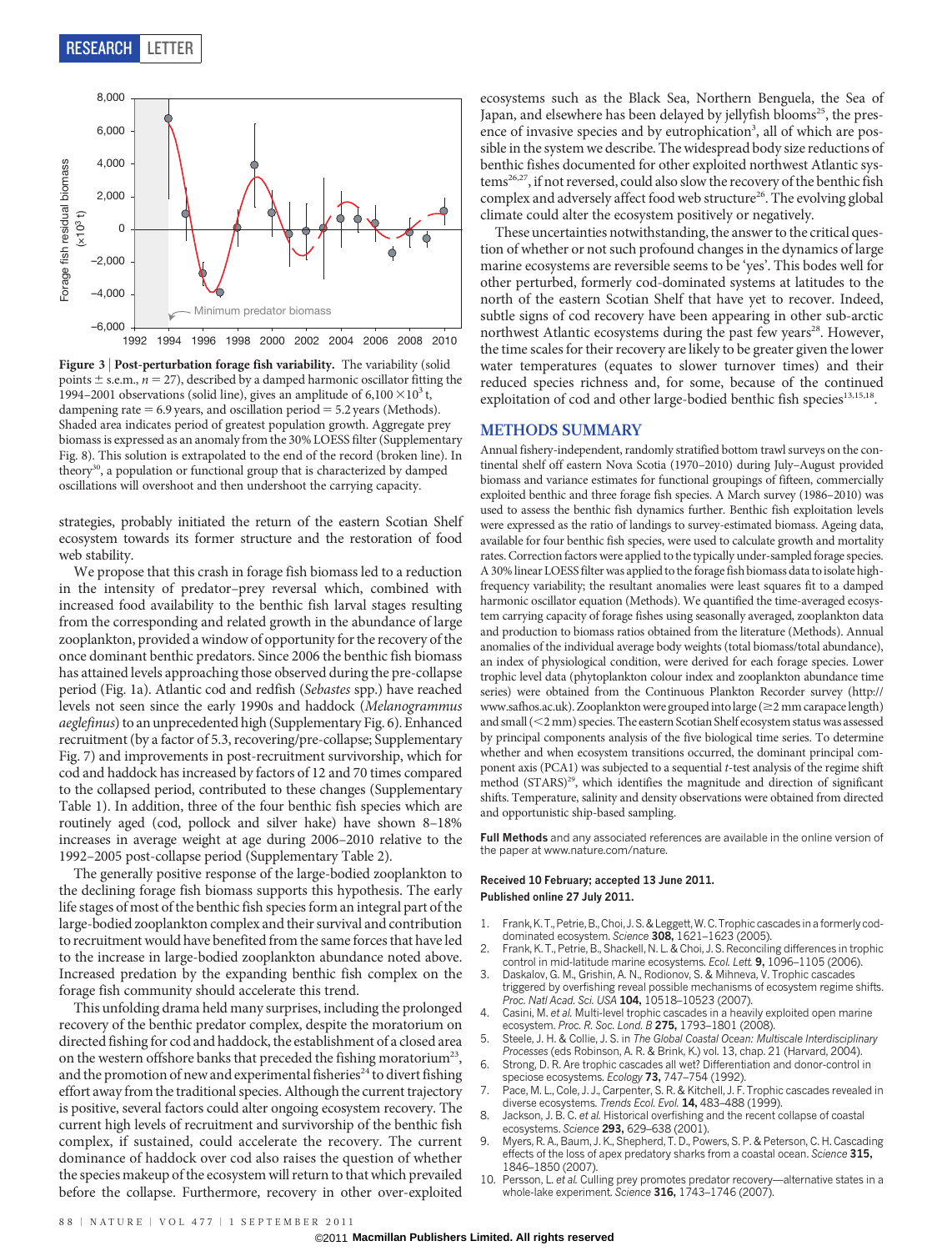

- 11. Terborgh, J. & Estes, J. A. Trophic Cascades: Predators, Prey, and the Changing Dynamics of Nature (Island, 2010).
- 12. Yodzis, P. Must top predators be culled for the sake of fisheries? Trends Ecol. Evol. 16, 78–84 (2001).
- 13. Bundy, A., Heymans, J. J., Morisette, L. & Savenkoff, C. Seals, cod and forage fish: a comparative exploration of variations in the theme of stock collapse and ecosystem change in four Northwest Atlantic ecosystems. Prog. Oceanogr. 81, 188–206 (2009).
- 14. Myers, R. A. & Worm, B. Extinction, survival or recovery of large predatory fishes. Phil. Trans. R. Soc. B 360, 13-20 (2005).
- 15. Shelton, P. A. et al. Fishing under low productivity conditions is further delaying recovery of Northwest Atlantic cod (Gadus morhua). Can. J. Fish. Aquat. Sci. 63, 235–238 (2006).
- 16. Savenkoff, C. et al.Effects of fishing and predation in a heavily exploited ecosystem: comparing periods before and after the collapse of groundfish in the southern Gulf of St. Lawrence (Canada). Ecol. Modell. 204, 115–128 (2007).
- 17. Fauchald, P. Predator–prey reversal: a possible mechanism for ecosystem hysteresis in the North Sea? Ecology 91, 2191-2197 (2010).
- 18. Petrie, B., Frank, K. T., Shackell, N. L. & Leggett, W. C. Structure and stability in exploited marine fish communities: quantifying critical transitions. Fish. Oceanogr. 18, 83–101 (2009).
- Petrie, B. Does the North Atlantic Oscillation affect hydrographic properties on the Canadian Atlantic continental shelf? Atm.-Ocean 45, 141–151 (2007).
- 20. Fisher, J. A. D., Frank, K. T., Petrie, B., Leggett, W. C. & Shackell, N. L. Temporal dynamics within a contemporary latitudinal diversity gradient. Ecol. Lett. 11. 883–897 (2008).
- 21. Forsyth, D. M. & Caley, P. Testing the irruptive paradigm of large-herbivore dynamics. Ecology 87, 297-303 (2006)
- 22. Peterson, R. O., Page, R. E. & Dodge, K. M. Wolves, moose, and the allometry of population cycles. Science **224,** 1350–1352 (1984).
- 23. Frank, K. T., Shackell, N. L. & Simon, J. E. An evaluation of the Emerald/Western Bank juvenile haddock closed area. ICES J. Mar. Sci. 57, 1023–1034 (2000).
- 24. Anderson, S. C., Lotze, H. K. & Shackell, N. L. Evaluating the knowledge base for expanding low-trophic-level fisheries in Atlantic Canada. Can. J. Fish. Aquat. Sci. 65, 2553–2571 (2008).
- 25. Richardson, A. J., Bakun, A., Hays, G. C. & Gibbons, M. J. The jellyfish joyride: causes, consequences and management responses to a more gelatinous future. Trends Ecol. Evol. 24, 312–322 (2009).
- 26. Shackell, N. L., Frank, K. T., Fisher, J. A. D., Petrie, B. & Leggett, W. C. Decline in top predator body size and changing climate alter trophic structure in an oceanic ecosystem. Proc. R. Soc. B  $277, 1353 - 1360$  (2010).
- 27. Fisher, J. A. D., Frank, K. T. & Leggett, W. C. Breaking Bergmann's rule: truncation of Northwest Atlantic marine fish body sizes. Ecology 91, 2499–2505 (2010).
- 28. Murawski, S. A. Rebuilding depleted fish stocks: the good, the bad, and mostly, the ugly. ICES J. Mar. Sci. 67, 1830-1840 (2010).
- 29. Rodionov, S. N. A sequential algorithm for testing climate regime shifts. Geophys. Res. Lett. 31, L09204 (2004).
- 30. Rooney, N., McCann, K., Gellner, G. & Moore, J. C. Structural asymmetry and the stability of diverse food webs. Nature 442, 265-269 (2006).

Supplementary Information is linked to the online version of the paper at <www.nature.com/nature>.

Acknowledgements We thank the Department of Fisheries and Oceans staff who collected and maintained the multi-trophic level and biogeochemical monitoring data, J. Black for assistance with computing and database issues, and A. Bundy and D. R. Strong for helpful criticisms. Symbols for Fig. 2b are courtesy of the Integration and Application Network [\(http://www.ian.umces.edu/symbols](http://www.ian.umces.edu/symbols)). This research was supported by Fisheries and Oceans Canada and Discovery grants from the Natural Sciences and Engineering Research Council of Canada (to K.T.F. and W.C.L.).

Author Contributions K.T.F. developed the overall concept of paper reported here. B.P and K.T.F. developed the initial hypothesis and assembled the relevant data. Most analyses were performed by B.P. with assistance from J.A.D.F. and K.T.F. All authors contributed to the interpretations and synthesis of the analytical results.

Author Information Reprints and permissions information is available at [www.nature.com/reprints.](www.nature.com/reprints) The authors declare no competing financial interests. Readers are welcome to comment on the online version of this article at <www.nature.com/nature>. Correspondence and requests for materials should be addressed to K.T.F. [\(kenneth.frank@dfo-mpo.gc.ca](mailto:kenneth.frank@dfo-mpo.gc.ca)).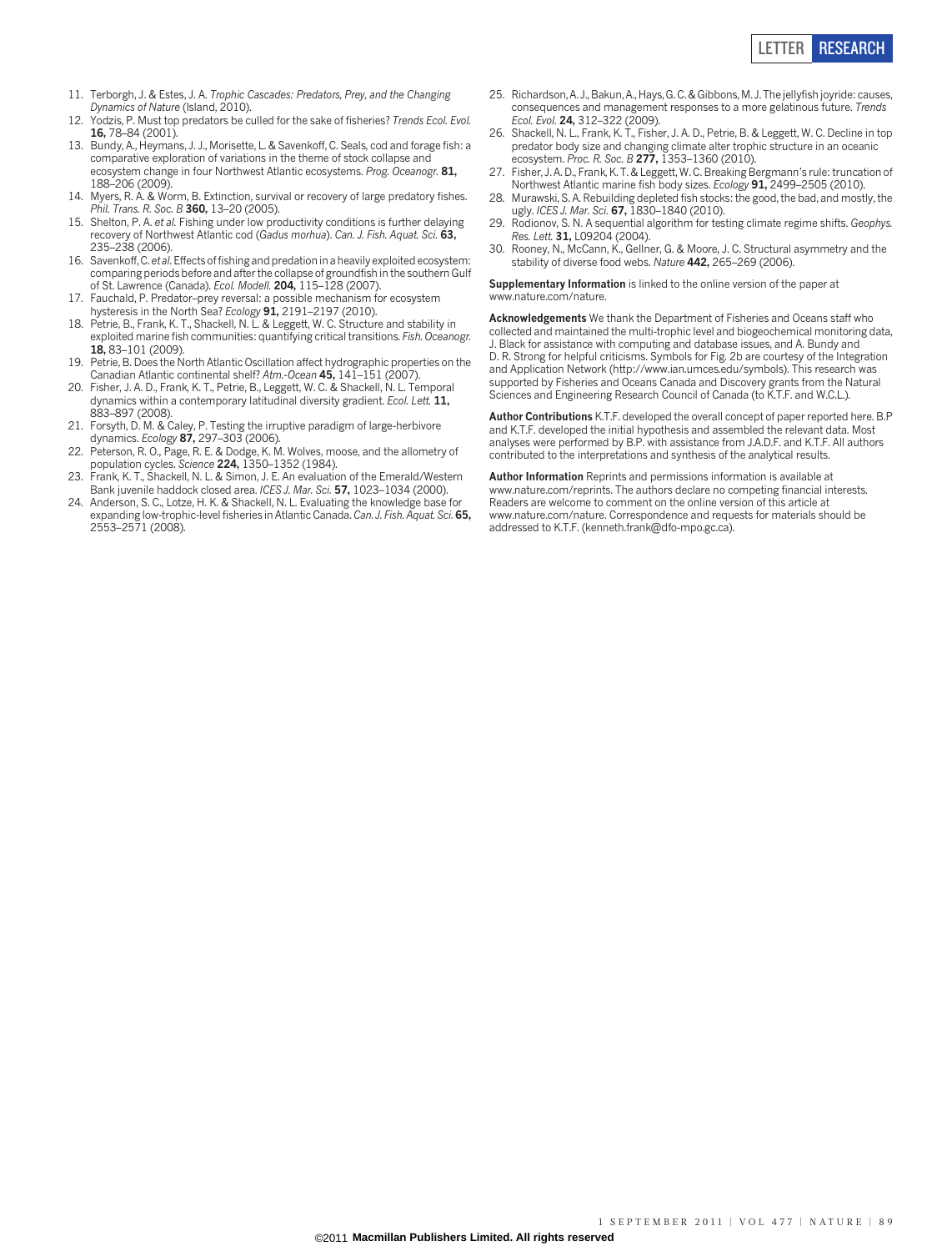#### METHODS

Large-bodied benthic predators, aggregate forage fish biomass, zooplankton functional groups and chlorophyll. The primary data used in the analyses were from July–August surveys, initiated in 1970, that are conducted annually by the Department of Fisheries and Oceans (DFO) of the eastern Scotian Shelf (Supplementary Fig. 1), Canada31–34. Results from a secondary,fishery-independent bottom trawl survey beginning in 1986 and conducted during the month of March were used to assess the benthic fish biomass dynamics further. We consider this a secondary survey because of its reduced geographic coverage, different statistical design, and three missing/incomplete years in comparison to the July–August survey.

The dominant, large-bodied predator species, designated the predator group, are Atlantic cod Gadus morhua ( $L_{\text{max}}$  = 161 cm), haddock Melanogrammus aeglefinus (87 cm), pollock Pollachius virens(112 cm), longfin hakeUrophycis chesteri(71 cm), silver hake Merluccius bilinearis (73 cm), white hake Urophycis tenuis (142 cm), red hake Urophycis chuss (69 cm), redfish Sebastes spp. (60 cm), thorny skate Amblyraja radiata (120 cm), spiny dogfish Squalus acanthias (196 cm), Greenland halibut Reinhardtius hippoglossoides (82 cm), American plaice Hippoglossoides platessoides (76 cm), winter flounder Pseudopleuronectes americanus (64 cm), witch flounder Glyptocephalus cynoglossus (67 cm), and yellowtail flounder Limanda ferruginea (59 cm). These fifteen species have been commercially exploited, often in mixed fisheries, throughout the continental shelf in depths of less than 200 m. Ages are determined for Atlantic cod, haddock, pollock and silver hake; a growth model for redfish<sup>35</sup> applicable to the eastern Scotian Shelf stock and an age-length key for American plaice<sup>36</sup> permitted approximations of abundance at age for these two species. The availability of age data permitted the estimation of total mortalities (Supplementary Table 1) and growth rates (Supplementary Table 2).

The forage species group consists of three species: herring Clupea harengus, capelin Mallotus villosus, and northern sand lance Ammodytes dubius, which are under-sampled by the bottom trawl survey. Correction factors have been applied (capelin and sand lance by a factor of 200 and herring by 40 (ref. 37)). Commercial exploitation of these species has been relatively low (herring) or non-existent in this region. Annual anomalies (s.d. units) of individual average body weights (total biomass/total abundance) for each of the three forage species were estimated and used as indices of the temporal variation in physiological condition.

Lower trophic level data (phytoplankton colour index and zooplankton abundance time series) were obtained from Continuous Plankton Recorder (CPR) observations collected on the Scotian Shelf beginning in 1961 at a nominal sampling interval of 1 month. The CPR instrument is towed behind a vessel at about 7 m depth; plankton are collected on a 270 µm silk mesh over a 10 nautical mile tow and stored within the recorder for later identification. Details of the sampling and analysis methods can be found on the Sir Alister Hardy Foundation website ([http://www.sahfos.ac.uk/](http://www.sahfos.ac.uk)).

The number of CPR samples per month by year is shown in Supplementary Table 3. The series consists of two periods of data collection, 1961–1976, when there were many months without samples, and 1991–2008, when most months were sampled. There was a large data gap from 1977–1990. To compensate for missing monthly data, a time series for the period 1961–1976 was created by averaging monthly values over successive 5-year periods. For the better-sampled 1991–2008 period, 3-year averaging blocks were used. The averaging acts like a rough low-pass filter. The positions of all samples are shown in Supplementary Fig. 9.

Zooplankton data obtained from the CPR Program were grouped into largebodied ( $\geq$ 2 mm carapace length) and small-bodied ( $\leq$ 2 mm) species. The largebodied category comprised all Calanus species and their copepodite stages including C. finmarchicus, C. hyperboreus, C. helgolandicus and C. glacialis; all Metridia, Euchaeta and Pleuromamma species including M. lucens, M. longa, E. marina, E. norvegica, P. abdominalis and P. robusta; also included were Candacia sp., C. armata, Heterorhabdus sp. and H. papilliger, and Neocalanus gracilis, Rhincalanus nasutus, Euchirella rostrata and Anomalocera patersoni.

The small-bodied category included: all Centropages and Temora species including C. typicus, C. hamatus, C. bradyi, C. chierchiae, T. longicornis and T. stylifera; also Pseudocalanus, Candacia, Paracalanus, Oncaea, Sapphirina, Lucicutia, Scolecithricella, Clausocalanus and Calocalanus sp.; and Acartia sp., Acartia danae, Corycaeus sp., Ctenocalanus vanus, Mecynocera clausi, Nannocalanus minor, Pleuromamma sp., Pleuromamma borealis, Lucicutia and Tortanus discaudatus. Further details of the species identification protocols used are provided elsewhere<sup>38</sup>. Bottom trawl survey precision. The precision of the biomass estimates at both the functional group and species level was evaluated by using the random, stratified survey design (27 strata) to calculate the relative standard error (rse, standard error divided by the mean and expressed as a percentage)<sup>39</sup>. For the aggregate predator biomass, the rse (averaged over 41 years) equalled 17.5% (range: 8–40%). The rse for the annual forage fish biomass was averaged over a fewer number of surveys (1993 to 2010) because, before 1993, there were very low levels of forage

fish with the majority of survey sets yielding null values ( $>70\%$ ). The resulting rse was 32% (range: 16–59%). The rse of the annual biomasses of the individual predator species are shown in Supplementary Fig. 6. The average value for codlike species (35%) compares favourably to surveys in other geographic regions<sup>40</sup>. The forage species biomass estimates averaged 53, 45 and 38%, for capelin, northern sand lance and herring, respectively.

We also considered the probability that the aggregate benthic fish biomass from the relatively constant period of 2000–2004 (168,000 t) was different from the 2010 value (336,000 t) represented by a linear fit to the 2004–2010 observations when the biomass had an average increase of 28,000 t per year. From the analysis above, we took 19% as a representative rse and computed the probability that the 2000– 2004 value differed from the 2010 best-fit value. The probability that the 2000– 2004 average value was greater than or equal to the best-fit 2010 value was 0.009. Commercial landings and fishery regulations. Annual eastern Scotian Shelf landings for the benthic species were extracted from databases maintained by the Northwest Atlantic Fisheries Organization (NAFO) and the DFO. The management unit, NAFO Div. 4VW (Supplementary Fig. 1), goes beyond the continental shelf into offshore slope waters where fishing effort was concentrated for certain species, specifically silver hake. Therefore, estimation of meaningful exploitation levels based on the ratio of landings to biomass (derived from the fishery-independent trawl surveys that are constrained to the continental shelf) required the exclusion of the landings data for silver hake. No survey catchability corrections were made for any of the benthic fish species and this may result in annual ratios greater than 1. Hence, this measure of exploitation, often referred to as relative F (fishing mortality), is meant to serve as an index of commercial exploitation (Fig. 1c). There are no contemporary (post-2000) estimates of instantaneous fishing mortality rates because of the low levels of fishing associated with the cod and haddock fishing moratorium; for eleven species that were not aged there have never been any estimates of instantaneous fishing mortality rates.

In September of 1993 the eastern Scotian Shelf fishery for cod and haddock was closed while fisheries for flatfish, skates, redfish, silver hake (omitted) and some other minor species have remained open and, since then, total landings have averaged  $\sim$  6,000 t. For silver hake, landings averaged 16,000 t during this same period and the percentage of cod by-catch associated with this directed fishery was very low (0.01%). The second leading fishery in this area was for redfish (4,500 t) and it incurred by-catches of cod of 0.8%. This information is available at [http://](http://www.dfo-mpo.gc.ca/fm-gp/initiatives/cod-morue/strategic-mar-eng.htm) [www.dfo-mpo.gc.ca/fm-gp/initiatives/cod-morue/strategic-mar-eng.htm](http://www.dfo-mpo.gc.ca/fm-gp/initiatives/cod-morue/strategic-mar-eng.htm).

Principal components analysis and regime shift detection. The status of the eastern Scotian Shelf ecosystem was characterized by principal components analysis based on standardized anomalies (s.d. units) from five biological time series (CPR phytoplankton colour index, zooplankton (body size  $<$  and  $\geq$  2 mm), forage fish and large benthic predators) using a method previously described<sup>41</sup>. PCA1 and 2 accounted for 56.3% and 18% of the variance, respectively. We compared the time series variability of PCA1 constructed from the correlation matrices based on the data series from 1970–2010, which include data gaps for the three lower trophic levels from 1975–1991 and 2008–2009 and from the period (1970–74; 1992-2007) when all series were complete. The  $r^2$  between the two PCA1 series was 0.99. The loadings based on the 1970–2009 (1970–1974; 1992–2008) series of the five variables on PCA1 were: predators  $= 0.49$  (0.50), forage fish complex =  $-0.44$  ( $-0.46$ ), large-bodied zooplankton = 0.43 (0.43), small-bodied zooplankton =  $-0.33$  ( $-0.32$ ), phytoplankton colour index =  $-0.52$  ( $-0.51$ ).

To objectively determine whether and when ecosystem transitions occurred, the dominant principal component axis (PCA1) from the five-variable biological analysis was subjected to a sequential t-test analysis of regime shift method (STARS) that identifies the magnitude and direction of shifts significant at a pre-determined a-level, given both the expected cut-off length for the regime (L) and a parameter that designates how much of a difference from the observed mean (in s.d. units) are required before data are considered outliers<sup>29</sup> (available at [http://www.beringclimate.noaa.gov/regimes/index.html\)](http://www.beringclimate.noaa.gov/regimes/index.html). Choice of L and  $\alpha$  affect the number and duration of regime shifts<sup>29</sup>. We set  $L = 5$  and  $\alpha = 0.01$ , in keeping with previous analyses using a subset of ecosystem data where shifts in Scotian Shelf cod–prey states were shown to be relatively insensitive to changes in L and H (a parameter describing the treatment of outliers) and where the relatively stringent a-value was established to limit regime shift detection to only cases with strong evidence<sup>42</sup>. In our analyses,  $L = 10$ ,  $L = 15$  did not affect the timing of the biological regime shifts; setting  $\alpha = 0.05$  only suggested one additional small regime shift in 1975 when  $L = 5$ .

Carrying capacity estimation. Estimates of the zooplankton biomass on the eastern Scotian Shelf have been compiled<sup>43</sup>; additional stations were available through the BIOCHEM database [\(http://www.meds-sdmm.dfo-mpo.gc.ca/](http://www.meds-sdmm.dfo-mpo.gc.ca/biochem/Biochem_e.htm) [biochem/Biochem\\_e.htm\)](http://www.meds-sdmm.dfo-mpo.gc.ca/biochem/Biochem_e.htm) and courtesy of C. Johnson and B. Casault. Biomass estimates were made using vertical hauls from the bottom to the surface using 200 mm mesh nets. Observations from 1999–2008 provided reasonable spatial